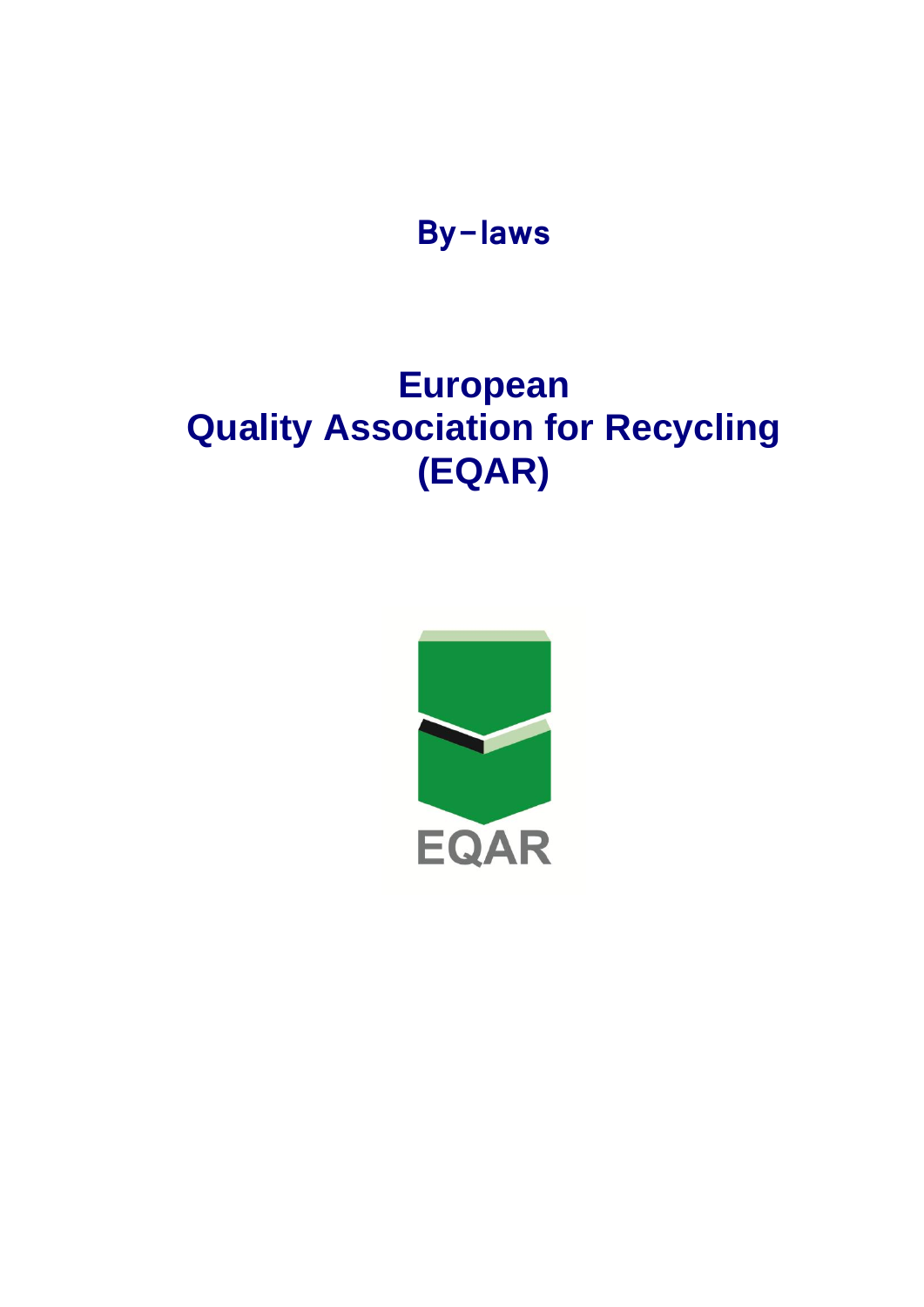# **By-laws**

**§ 1**

#### **Name, legal form, registered office, and financial year**

- 1.1 The "European Quality Association for Recycling (EQAR) is an international association consisting of national quality protection organisations and construction material recycling companies that produce quality-controlled recycling construction materials.
- 1.2 The registered office of the Association is Berlin (Germany).
- 1.3 The Association's business year follows the calendar year.
- 1.4 EQAR is about to be recorded into the Register of Associations of the District Court of Berlin-Charlottenburg. Once registered, it will be allowed to use the additional "e.V." (Registered association) designation.

# **§ 2 Purpose and duties**

- 2.1 The purpose and duties of EQAR are especially:
- 2.1.1 The promotion of international cooperation and exchange of experiences between national members of the Association.
- 2.1.2 Know-how transfer and support with spreading views on quality assurance harmonisation concerning recycling construction materials in Europe.
- 2.1.3 Participation in the elaboration and definition of European standards and legislation for construction material recycling, with the purpose of establishing harmonised EU-wide standards as well as inclusion of according standards into relevant CE standards
- 2.1.4 Cooperation with decision-makers and regular contact with quality and standard relevant bodies within the EU (CEN, EC, EP)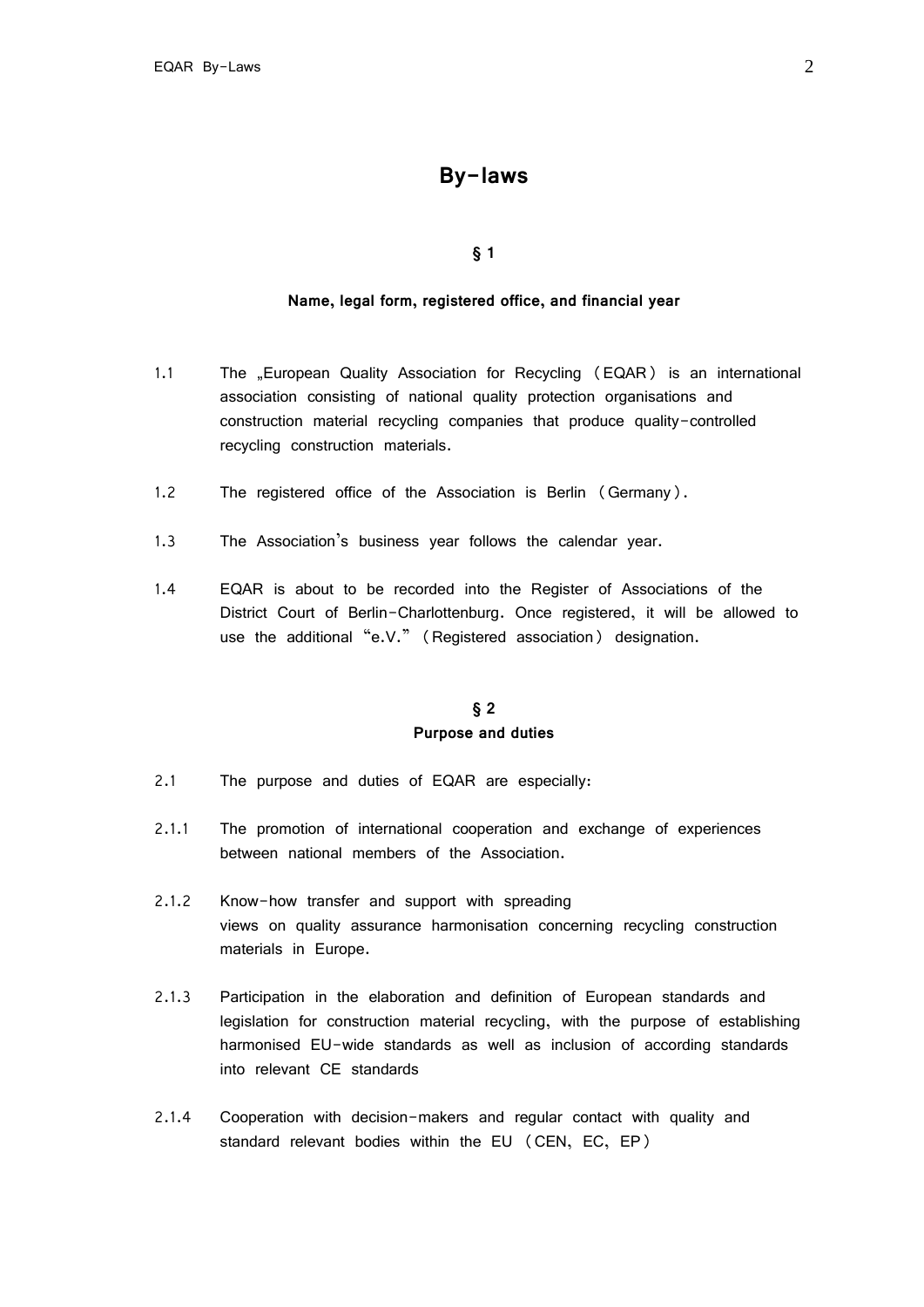#### as well as

- 2.1.5 Participation in research, development and standardisation as well as cooperation with further RC relevant international organisations
- 2.2 EQAR reserves the right to join relevant trade or research associations to pursue its objectives.

#### **§ 3**

#### **Membership**

- 3.1 The following organisations may apply for EQAR full membership:
- 3.1.1 National or regional construction material recycling quality associations for recycling of construction materials.
- 3.1.2 Companies producing quality-controlled recycling construction materials.
- 3.2 Any individuals and legal entities willing to support the goals and activities of EQAR and having a vested interest in becoming a member can become sponsoring members.
- 3.3 Applications for membership are to be addressed in writing to the EQAR office upon compliance with any individual requirements as necessary to obtain membership. Membership shall be subject to review by the Executive Board. In the event of a negative decision on the part of the Executive Board, the General Assembly of Members may be seized, which shall make a final decision regarding the application by simple majority vote.

#### **§ 4**

#### **Termination of membership**

- 4.1 Membership shall end upon cancellation of membership or exclusion or, in the case of natural persons, upon death, in the case of legal entities, upon cessation of business or liquidation.
- 4.2 A member may only cancel his/her membership at the end of a calendar year upon keeping a six-month notice period. For the sake of proof, notice may only be served by registered mail sent to the office.
- 4.3 A member may be excluded for the following reasons: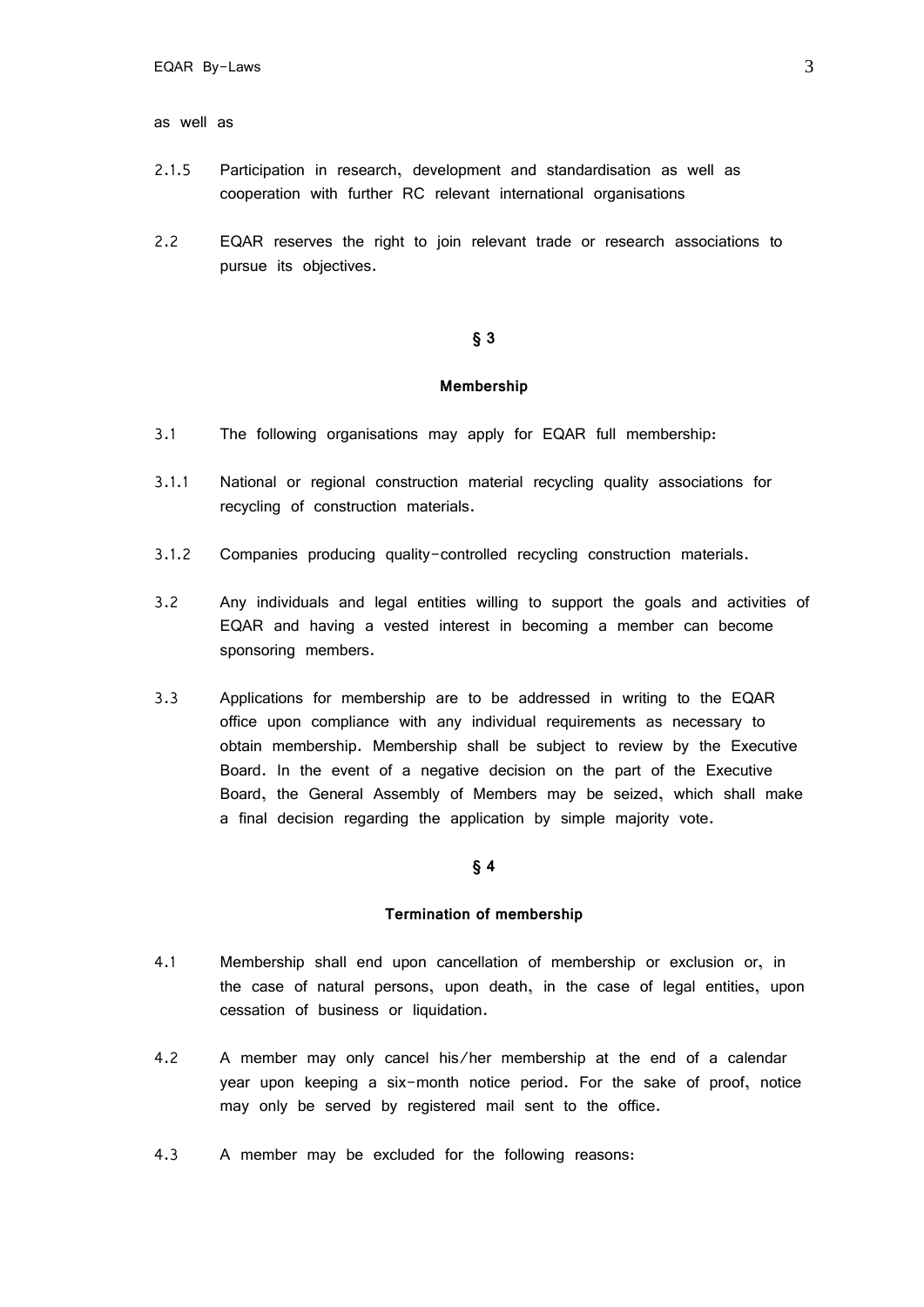- a. In case of an infringement of these by-laws or of the resolutions passed by the Association's bodies,
- b. If requirements of § 3 number 3.1.1. and 3.1.2. as well as number 3.2 no longer exist,
- c. If the member has been in arrears for more than six months concerning any due membership contributions or fees,
- 4.4 Exclusion shall be subject to a decision of the Executive Board. The exclusion of a member is to be notified by registered mail upon indication of the reasons.
- 4.5 The person concerned may file a written protest against the exclusion with the General Assembly of Members within a period of one month. The protest shall be deemed received by the General Assembly of Members upon delivery at the office. The next General Assembly of Members shall take a final decision on the protest by simple majority vote, whereby the person concerned shall be given the opportunity to justify his/her protest personally. All rights of the excluded person shall rest until the case has been finally settled by the General Assembly of Members.
- 4.6 Upon cancellation of membership, all rights towards EQAR shall expire. Cancellation of membership shall not relieve the ex-member from still existing obligations towards the Association.

#### **§ 5**

#### **Rights and obligations of members**

- 5.1 The members shall be entitled to attend the General Assembly of Members and to visit any institutions and attend any events of the Association according to the by-laws.
- 5.2 The members commit themselves to comply with the by-laws and the resolutions of the Association's bodies to support the common interests and activities of the Association. They especially commit themselves to provide information on the basis for the assessment of membership contributions, to pay contributions on time and to participate in the surveys of the Association.

## **§ 6**

#### **Association bodies and committees**

- 6.1 The Association's bodies are:
- 6.1.1 The General Assembly of Members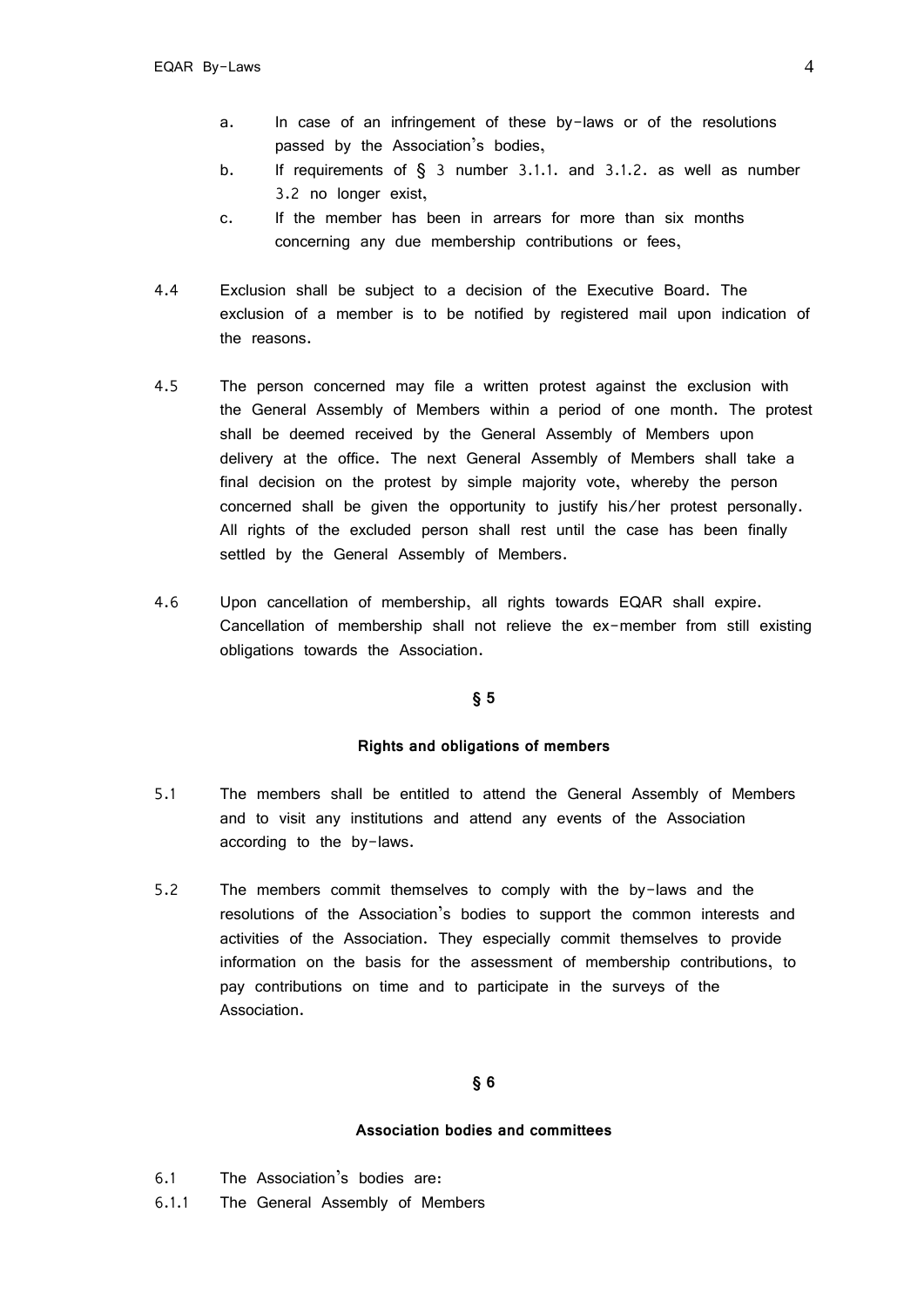#### 6.1.2 The Executive Board

6.2 The General Assembly may establish committees for fulfilling special tasks, e.g. the Technical Committee.

### **§ 7**

#### **General Assembly of Members**

7.1 The ordinary General Assembly of Members is summoned at least once a year by the President of the Executive Board, or by the office on his behalf, upon keeping a notice of at least four weeks and upon communication of the agenda.

> Extraordinary General Assemblies of Members shall be summoned upon decision of the Executive Board or at the request of more than one third of members or at least two members according to number 3.1.1. In this case, a convocation notice period of at least four weeks is to be kept.

- 7.2 Member applications that should be additionally put on the agenda of the ordinary General Assembly of Members must be submitted to the office in writing at least two weeks prior to the meeting of the General Assembly. They are to be notified to members immediately.
- 7.3 Applications that are not on the agenda may only be accepted if the majority agrees. Decisions on applications for amendments to the by-laws and on the discharge of the Executive Board and the Management as well as elections shall only be permitted if applications were notified to members at least two weeks before the General Assembly of Members.
- 7.4 Every member according to number 3.1.1 has ten votes. Every member according to number 3.1.2 has one vote. In individual cases, a full member can be represented by another full member. The power of representation must be submitted in writing. However, a voter may only represent a maximum of two other voters.
- 7.5 Every properly summoned General Assembly of Members is competent to pass a resolution. Resolutions are passed by simple majority vote of the represented voters, unless otherwise specified in the by-laws. Tied votes shall be considered as rejection.
- 7.6 Amendments to by-laws may only be carried out upon a three-fourths majority of votes.
- 7.7 If an open vote is rejected by at least three present voters, voting must be effected by secret ballot.
- 7.8 The General Assembly of Members
	- elects the President, the Vice-President and other members of the Executive Board.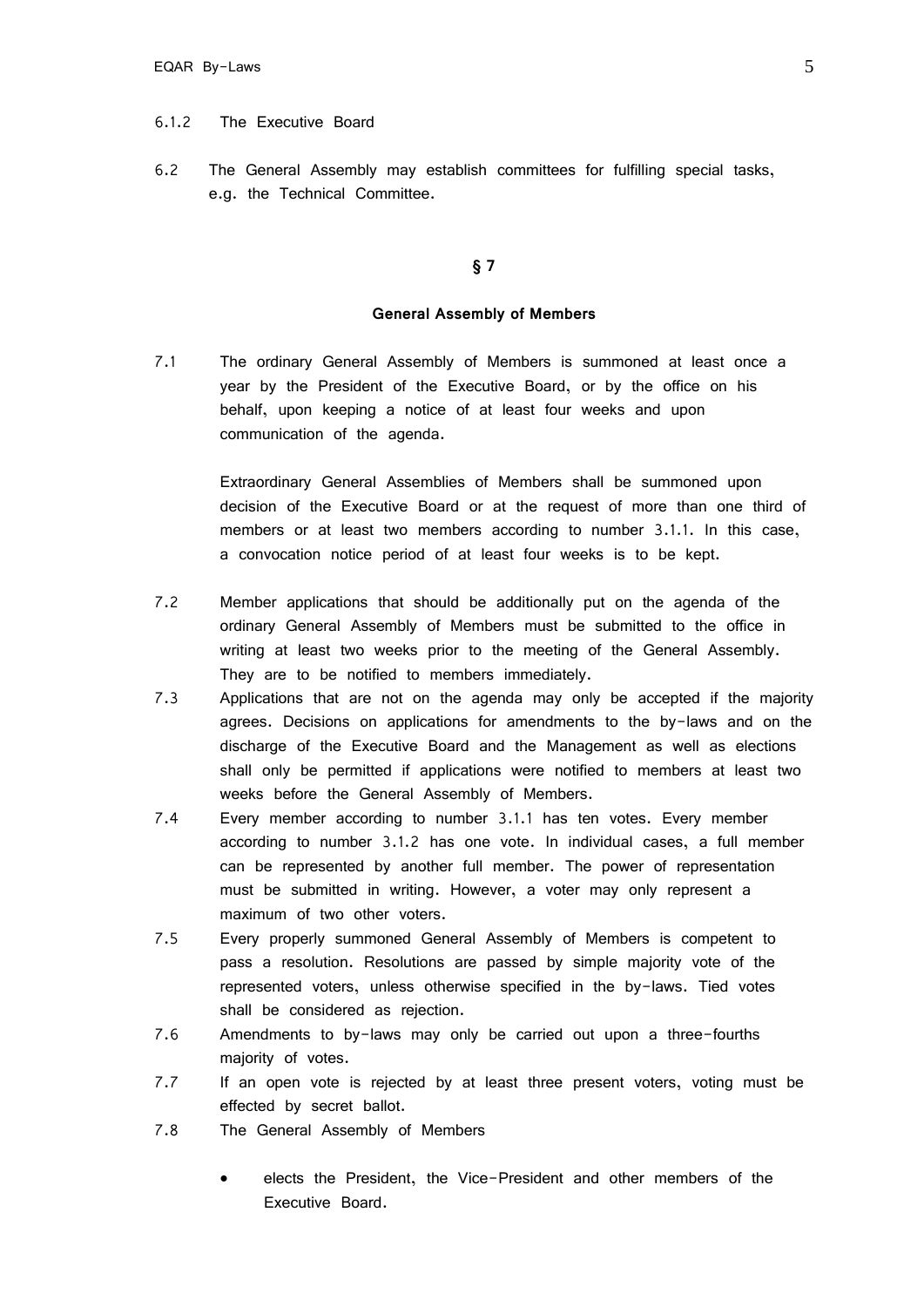- decides when the Executive Board and the Management shall be discharged,
- receives reports of the Executive Board,
- elects auditors,
- approves annual accounts and the budget,
- defines the Scale of Contributions and Fees as well as extra-budgetary expenses,
- reviews amendments to the by-laws and authorises the dissolution of the Association,
- orders setup and composition of committees and defines the duration of committee activities,
- reviews applications by members and bodies as well as protests against resolutions passed by the Executive Board.
- 

 $\bullet$ 

7.9 The General Assembly of Members is headed by the President or one of his deputies. The resolutions of the General Assembly of Members are to be recorded and signed by the Assembly Chair und the recorder and to be sent to members.

#### **§ 8**

#### **Executive Board**

- 8.1 The Executive Board consists of the President, two deputies, and up to five other members. The Executive Board is the President in the meaning of  $\S$  26 BGB (German Civil Code).
- 8.2 Only full member representatives under number 3.1.1. and number 3.1.2. of the by-laws may be elected to the Executive Board.
- 8.3 The President, his deputies and the other members of the Executive Board according to number 8.1 are elected by simple majority vote for a term of 3 years.

The President and the other members of the Executive Board may be reelected. After expiry of their term of office, the President and the other members of the Executive Board may remain in office until their successors take office.

- 8.4 The task of the Executive Board is to manage the Association according to the provisions of the present by-laws.
- 8.5 The Executive Board is summoned by the President at least once a year. It can also be summoned upon request of at least two members of the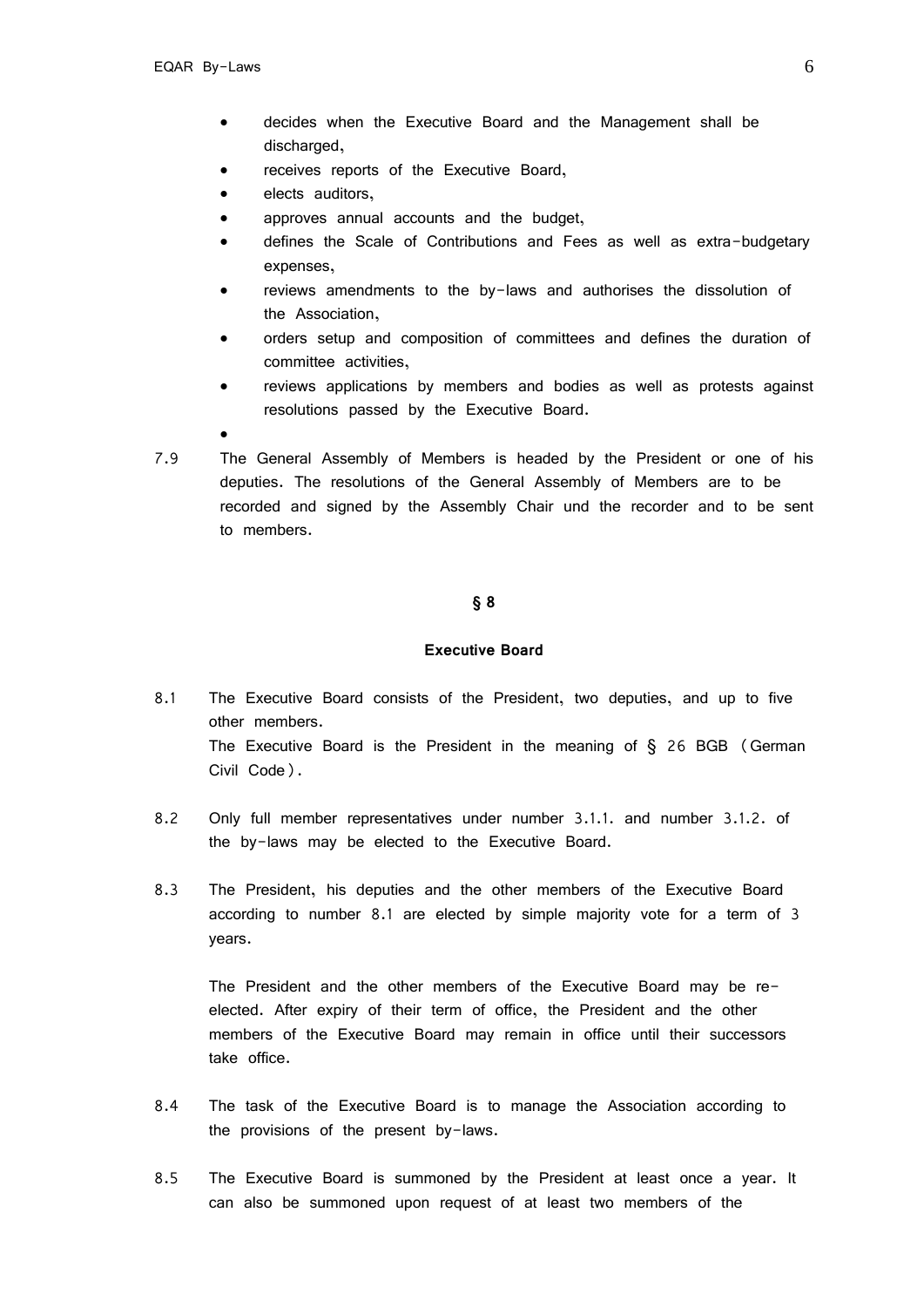Executive Board. It is competent to pass a resolution if more than half of its members are present. Resolutions may be passed by simple majority vote. In case of tied votes, the President's vote is final. Minutes of the Meeting of the Executive Board must include all resolutions and be signed by the Assembly Chair and the recorder.

# § 9

# **Committees**

The committees shall elect their chairmen themselves. The results of the consultation shall be passed by the committees by a simple majority of votes.

# **§10 Management**

- 10.1 In order to perform its duties, the Association shall set up an office headed by a Manager who is responsible for the daily operations of the Association.
- 10.2 The appointment of the Manager shall be solely incumbent upon the Executive Board.
- 10.3 The Manager shall attend meetings of the Association's bodies. The Manager may conclude business deals within the frame of the budget and binding the Association up to an amount of  $\epsilon$ 2,500,00 per deal. He may only dispose of funds above this amount together with the President.

#### **§ 11**

#### **Budget year, budget, membership fees**

- 10.1 The budget year is the calendar year.
- 10.2 A budget is to be set up annually in advance.
- 10.3 The Association's activities shall be funded by membership fees of its members. Details are set out in the Scale of Fees and Contributions in its valid version.